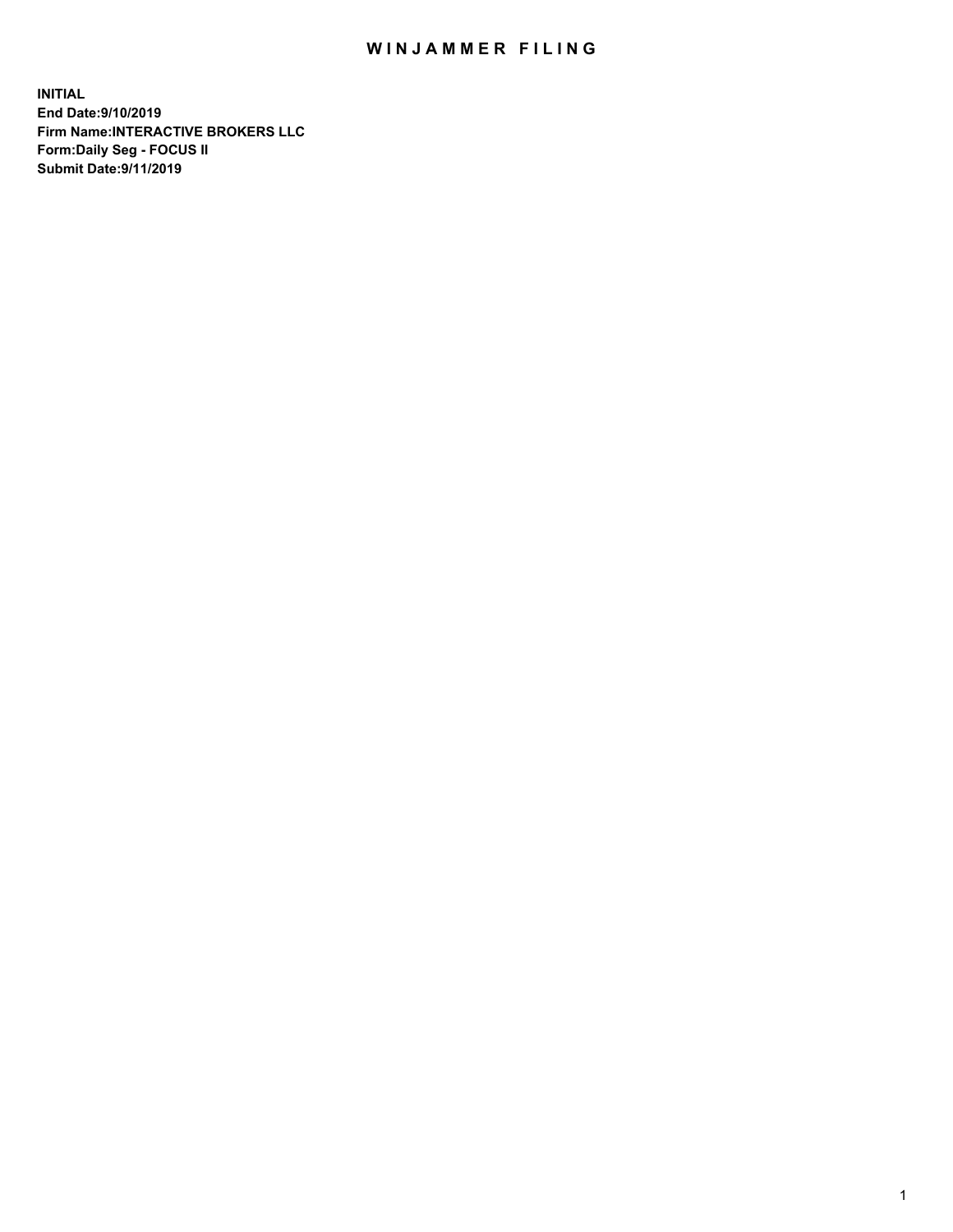**INITIAL End Date:9/10/2019 Firm Name:INTERACTIVE BROKERS LLC Form:Daily Seg - FOCUS II Submit Date:9/11/2019 Daily Segregation - Cover Page**

| Name of Company                                                                                                                                                                                                                                                                                                                | <b>INTERACTIVE BROKERS LLC</b>                                                                  |
|--------------------------------------------------------------------------------------------------------------------------------------------------------------------------------------------------------------------------------------------------------------------------------------------------------------------------------|-------------------------------------------------------------------------------------------------|
| <b>Contact Name</b>                                                                                                                                                                                                                                                                                                            | James Menicucci                                                                                 |
| <b>Contact Phone Number</b>                                                                                                                                                                                                                                                                                                    | 203-618-8085                                                                                    |
| <b>Contact Email Address</b>                                                                                                                                                                                                                                                                                                   | jmenicucci@interactivebrokers.c<br>om                                                           |
| FCM's Customer Segregated Funds Residual Interest Target (choose one):<br>a. Minimum dollar amount: ; or<br>b. Minimum percentage of customer segregated funds required:% ; or<br>c. Dollar amount range between: and; or<br>d. Percentage range of customer segregated funds required between:% and%.                         | $\overline{\mathbf{0}}$<br>$\overline{\mathbf{0}}$<br>155,000,000 245,000,000<br>0 <sub>0</sub> |
| FCM's Customer Secured Amount Funds Residual Interest Target (choose one):<br>a. Minimum dollar amount: ; or<br>b. Minimum percentage of customer secured funds required:%; or<br>c. Dollar amount range between: and; or<br>d. Percentage range of customer secured funds required between:% and%.                            | $\overline{\mathbf{0}}$<br>$\overline{\mathbf{0}}$<br>80,000,000 120,000,000<br>00              |
| FCM's Cleared Swaps Customer Collateral Residual Interest Target (choose one):<br>a. Minimum dollar amount: ; or<br>b. Minimum percentage of cleared swaps customer collateral required:% ; or<br>c. Dollar amount range between: and; or<br>d. Percentage range of cleared swaps customer collateral required between:% and%. | $\overline{\mathbf{0}}$<br>$\underline{\mathbf{0}}$<br>0 <sub>0</sub><br>0 <sub>0</sub>         |

Attach supporting documents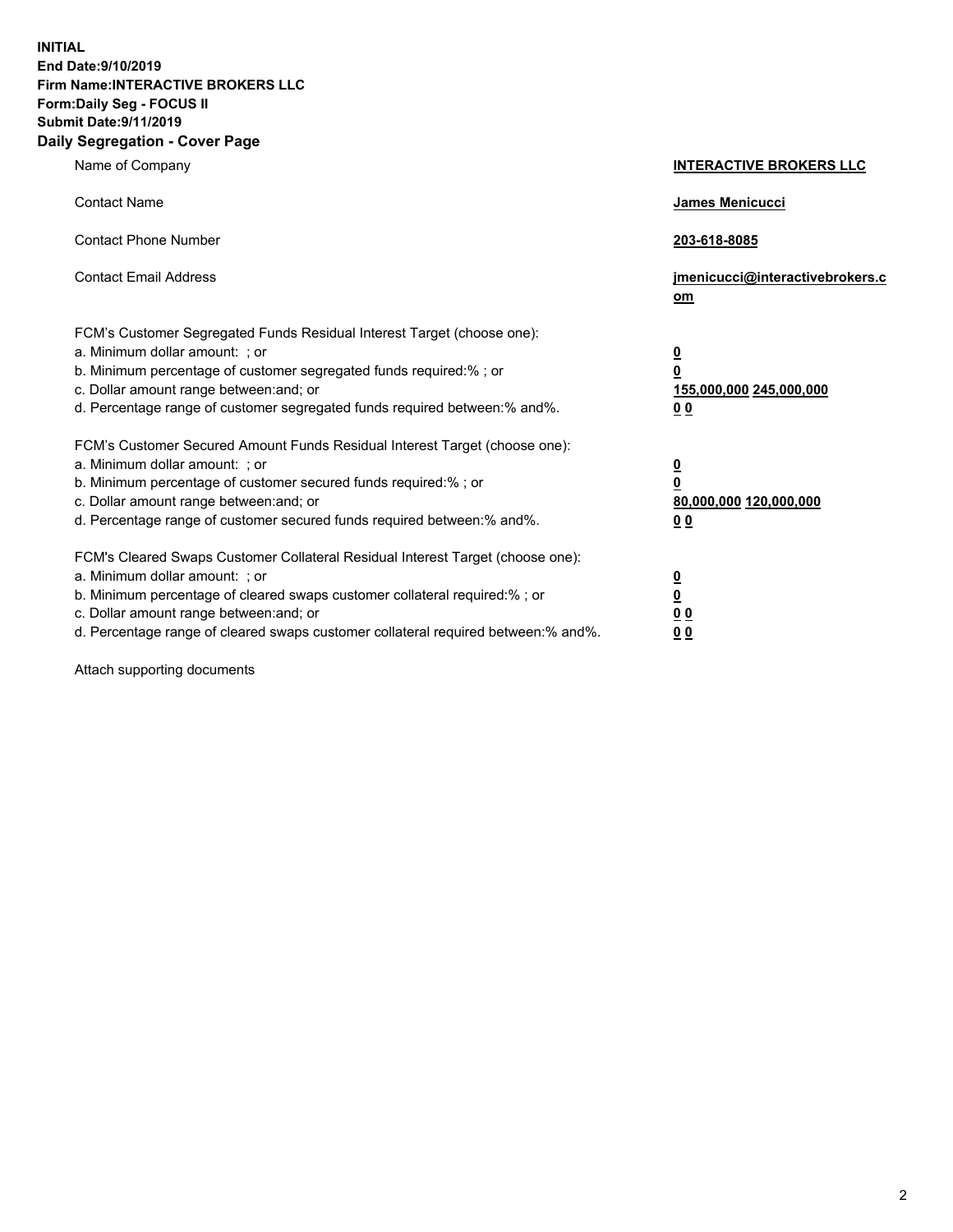## **INITIAL End Date:9/10/2019 Firm Name:INTERACTIVE BROKERS LLC Form:Daily Seg - FOCUS II Submit Date:9/11/2019 Daily Segregation - Secured Amounts**

|                | Daily Ocglegation - Occuled Aniounts                                                              |                                  |
|----------------|---------------------------------------------------------------------------------------------------|----------------------------------|
|                | Foreign Futures and Foreign Options Secured Amounts                                               |                                  |
|                | Amount required to be set aside pursuant to law, rule or regulation of a foreign                  | $0$ [7305]                       |
|                | government or a rule of a self-regulatory organization authorized thereunder                      |                                  |
| $\mathbf{1}$ . | Net ledger balance - Foreign Futures and Foreign Option Trading - All Customers                   |                                  |
|                | A. Cash                                                                                           | 496,446,062 [7315]               |
|                | B. Securities (at market)                                                                         | $0$ [7317]                       |
| 2.             | Net unrealized profit (loss) in open futures contracts traded on a foreign board of trade         | 7,642,205 [7325]                 |
| 3.             | Exchange traded options                                                                           |                                  |
|                | a. Market value of open option contracts purchased on a foreign board of trade                    | <b>36,334</b> [7335]             |
|                | b. Market value of open contracts granted (sold) on a foreign board of trade                      | -38,375 [7337]                   |
| 4.             | Net equity (deficit) (add lines 1. 2. and 3.)                                                     | 504,086,226 [7345]               |
| 5.             | Account liquidating to a deficit and account with a debit balances - gross amount                 | 7,447 [7351]                     |
|                | Less: amount offset by customer owned securities                                                  | 0 [7352] 7,447 [7354]            |
| 6.             | Amount required to be set aside as the secured amount - Net Liquidating Equity                    | 504,093,673 [7355]               |
|                | Method (add lines 4 and 5)                                                                        |                                  |
| 7.             | Greater of amount required to be set aside pursuant to foreign jurisdiction (above) or line<br>6. | 504,093,673 [7360]               |
|                | FUNDS DEPOSITED IN SEPARATE REGULATION 30.7 ACCOUNTS                                              |                                  |
| 1.             | Cash in banks                                                                                     |                                  |
|                | A. Banks located in the United States                                                             | 93,168,729 [7500]                |
|                | B. Other banks qualified under Regulation 30.7                                                    | 0 [7520] 93,168,729 [7530]       |
| 2.             | Securities                                                                                        |                                  |
|                | A. In safekeeping with banks located in the United States                                         | 462,393,862 [7540]               |
|                | B. In safekeeping with other banks qualified under Regulation 30.7                                | 0 [7560] 462,393,862 [7570]      |
| 3.             | Equities with registered futures commission merchants                                             |                                  |
|                | A. Cash                                                                                           | $0$ [7580]                       |
|                | <b>B.</b> Securities                                                                              | $0$ [7590]                       |
|                | C. Unrealized gain (loss) on open futures contracts                                               | $0$ [7600]                       |
|                | D. Value of long option contracts                                                                 | $0$ [7610]                       |
|                | E. Value of short option contracts                                                                | 0 [7615] 0 [7620]                |
| 4.             | Amounts held by clearing organizations of foreign boards of trade                                 |                                  |
|                | A. Cash                                                                                           | $0$ [7640]                       |
|                | <b>B.</b> Securities                                                                              | $0$ [7650]                       |
|                | C. Amount due to (from) clearing organization - daily variation                                   | $0$ [7660]                       |
|                | D. Value of long option contracts                                                                 | $0$ [7670]                       |
|                | E. Value of short option contracts                                                                | 0 [7675] 0 [7680]                |
| 5.             | Amounts held by members of foreign boards of trade                                                |                                  |
|                | A. Cash                                                                                           | 70,504,802 [7700]                |
|                | <b>B.</b> Securities                                                                              | $0$ [7710]                       |
|                | C. Unrealized gain (loss) on open futures contracts                                               | <u>-546,339</u> [7720]           |
|                | D. Value of long option contracts                                                                 | <b>36,334</b> [7730]             |
|                | E. Value of short option contracts                                                                | -38,375 [7735] 69,956,422 [7740] |
| 6.             | Amounts with other depositories designated by a foreign board of trade                            | 0 [7760]                         |
| 7.             | Segregated funds on hand                                                                          | $0$ [7765]                       |
| 8.             | Total funds in separate section 30.7 accounts                                                     | 625,519,013 [7770]               |
| 9.             | Excess (deficiency) Set Aside for Secured Amount (subtract line 7 Secured Statement               | 121,425,340 [7380]               |
|                | Page 1 from Line 8)                                                                               |                                  |
| 10.            | Management Target Amount for Excess funds in separate section 30.7 accounts                       | 80,000,000 [7780]                |
| 11.            | Excess (deficiency) funds in separate 30.7 accounts over (under) Management Target                | 41,425,340 [7785]                |
|                |                                                                                                   |                                  |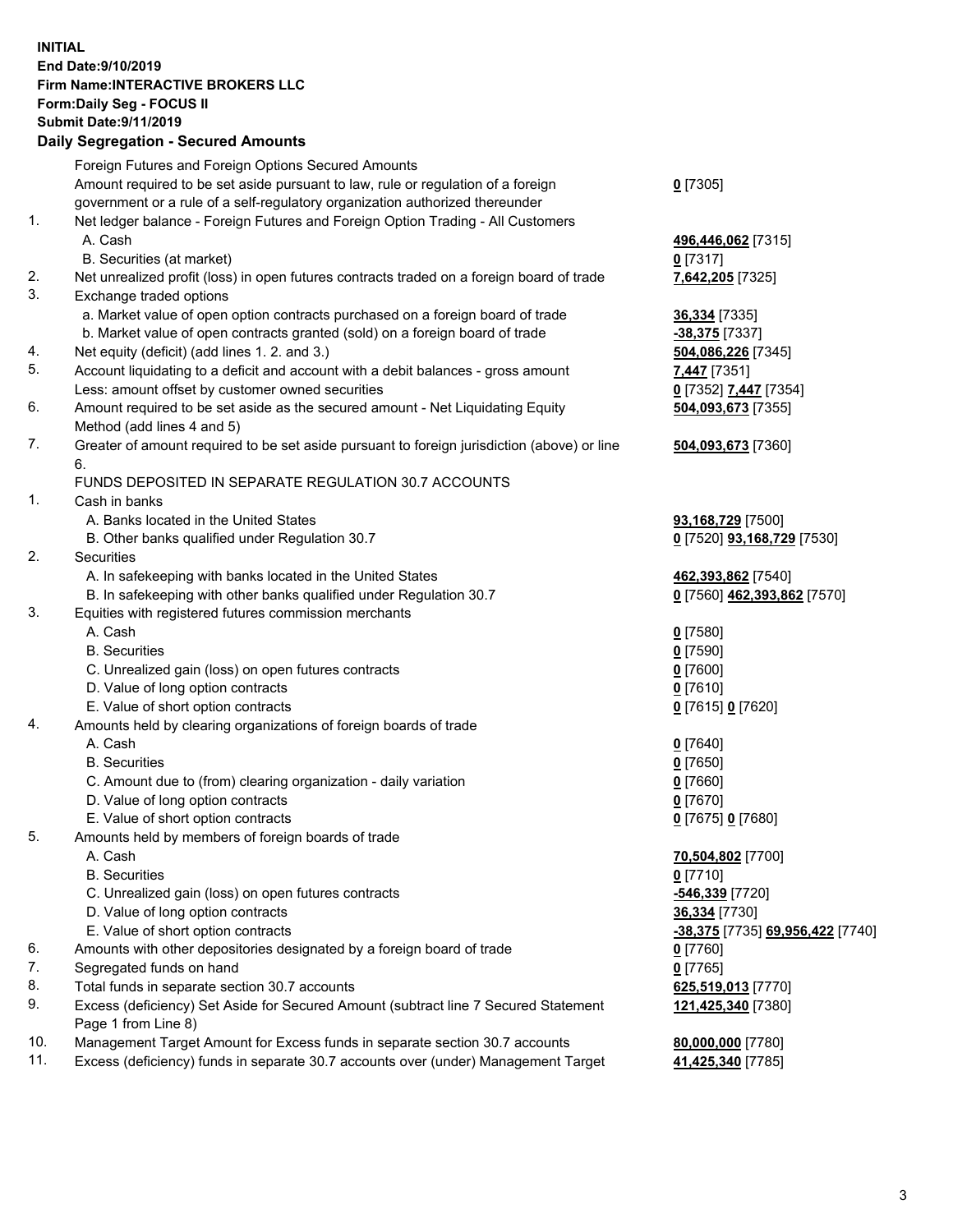**INITIAL End Date:9/10/2019 Firm Name:INTERACTIVE BROKERS LLC Form:Daily Seg - FOCUS II Submit Date:9/11/2019 Daily Segregation - Segregation Statement** SEGREGATION REQUIREMENTS(Section 4d(2) of the CEAct) 1. Net ledger balance A. Cash **4,177,370,021** [7010] B. Securities (at market) **0** [7020] 2. Net unrealized profit (loss) in open futures contracts traded on a contract market **-68,794,443** [7030] 3. Exchange traded options A. Add market value of open option contracts purchased on a contract market **229,395,525** [7032] B. Deduct market value of open option contracts granted (sold) on a contract market **-237,494,199** [7033] 4. Net equity (deficit) (add lines 1, 2 and 3) **4,100,476,904** [7040] 5. Accounts liquidating to a deficit and accounts with debit balances - gross amount **1,204,601** [7045] Less: amount offset by customer securities **0** [7047] **1,204,601** [7050] 6. Amount required to be segregated (add lines 4 and 5) **4,101,681,505** [7060] FUNDS IN SEGREGATED ACCOUNTS 7. Deposited in segregated funds bank accounts A. Cash **993,953,943** [7070] B. Securities representing investments of customers' funds (at market) **1,979,454,490** [7080] C. Securities held for particular customers or option customers in lieu of cash (at market) **0** [7090] 8. Margins on deposit with derivatives clearing organizations of contract markets A. Cash **3,646,026** [7100] B. Securities representing investments of customers' funds (at market) **1,347,258,134** [7110] C. Securities held for particular customers or option customers in lieu of cash (at market) **0** [7120] 9. Net settlement from (to) derivatives clearing organizations of contract markets **-14,246,210** [7130] 10. Exchange traded options A. Value of open long option contracts **229,416,953** [7132] B. Value of open short option contracts **-237,545,034** [7133] 11. Net equities with other FCMs A. Net liquidating equity **0** [7140] B. Securities representing investments of customers' funds (at market) **0** [7160] C. Securities held for particular customers or option customers in lieu of cash (at market) **0** [7170] 12. Segregated funds on hand **0** [7150] 13. Total amount in segregation (add lines 7 through 12) **4,301,938,302** [7180] 14. Excess (deficiency) funds in segregation (subtract line 6 from line 13) **200,256,797** [7190] 15. Management Target Amount for Excess funds in segregation **155,000,000** [7194]

16. Excess (deficiency) funds in segregation over (under) Management Target Amount Excess

**45,256,797** [7198]